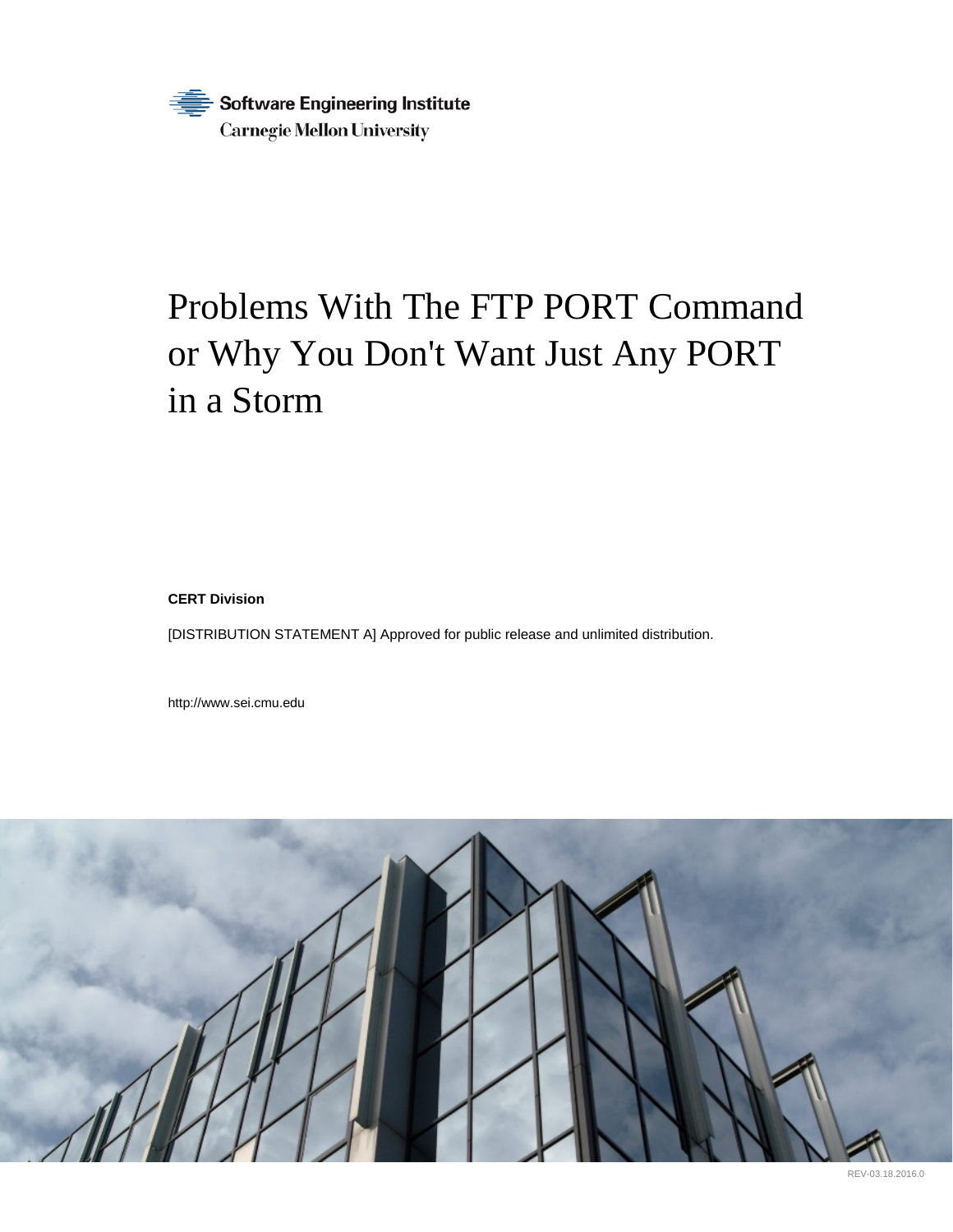Copyright 2017 Carnegie Mellon University. All Rights Reserved.

This material is based upon work funded and supported by the Department of Defense under Contract No. FA8702-15-D-0002 with Carnegie Mellon University for the operation of the Software Engineering Institute, a federally funded research and development center.

The view, opinions, and/or findings contained in this material are those of the author(s) and should not be construed as an official Government position, policy, or decision, unless designated by other documentation.

References herein to any specific commercial product, process, or service by trade name, trade mark, manufacturer, or otherwise, does not necessarily constitute or imply its endorsement, recommendation, or favoring by Carnegie Mellon University or its Software Engineering Institute.

This report was prepared for the

SEI Administrative Agent AFLCMC/AZS 5 Eglin Street Hanscom AFB, MA 01731-2100

NO WARRANTY. THIS CARNEGIE MELLON UNIVERSITY AND SOFTWARE ENGINEERING INSTITUTE MATERIAL IS FURNISHED ON AN "AS-IS" BASIS. CARNEGIE MELLON UNIVERSITY MAKES NO WARRANTIES OF ANY KIND, EITHER EXPRESSED OR IMPLIED, AS TO ANY MATTER INCLUDING, BUT NOT LIMITED TO, WARRANTY OF FITNESS FOR PURPOSE OR MERCHANTABILITY, EXCLUSIVITY, OR RESULTS OBTAINED FROM USE OF THE MATERIAL. CARNEGIE MELLON UNIVERSITY DOES NOT MAKE ANY WARRANTY OF ANY KIND WITH RESPECT TO FREEDOM FROM PATENT, TRADEMARK, OR COPYRIGHT INFRINGEMENT.

[DISTRIBUTION STATEMENT A] This material has been approved for public release and unlimited distribution. Please see Copyright notice for non-US Government use and distribution.

This material may be reproduced in its entirety, without modification, and freely distributed in written or electronic form without requesting formal permission. Permission is required for any other use. Requests for permission should be directed to the Software Engineering Institute at permission@sei.cmu.edu.

CERT® and CERT Coordination Center® are registered in the U.S. Patent and Trademark Office by Carnegie Mellon University.

DM17-0052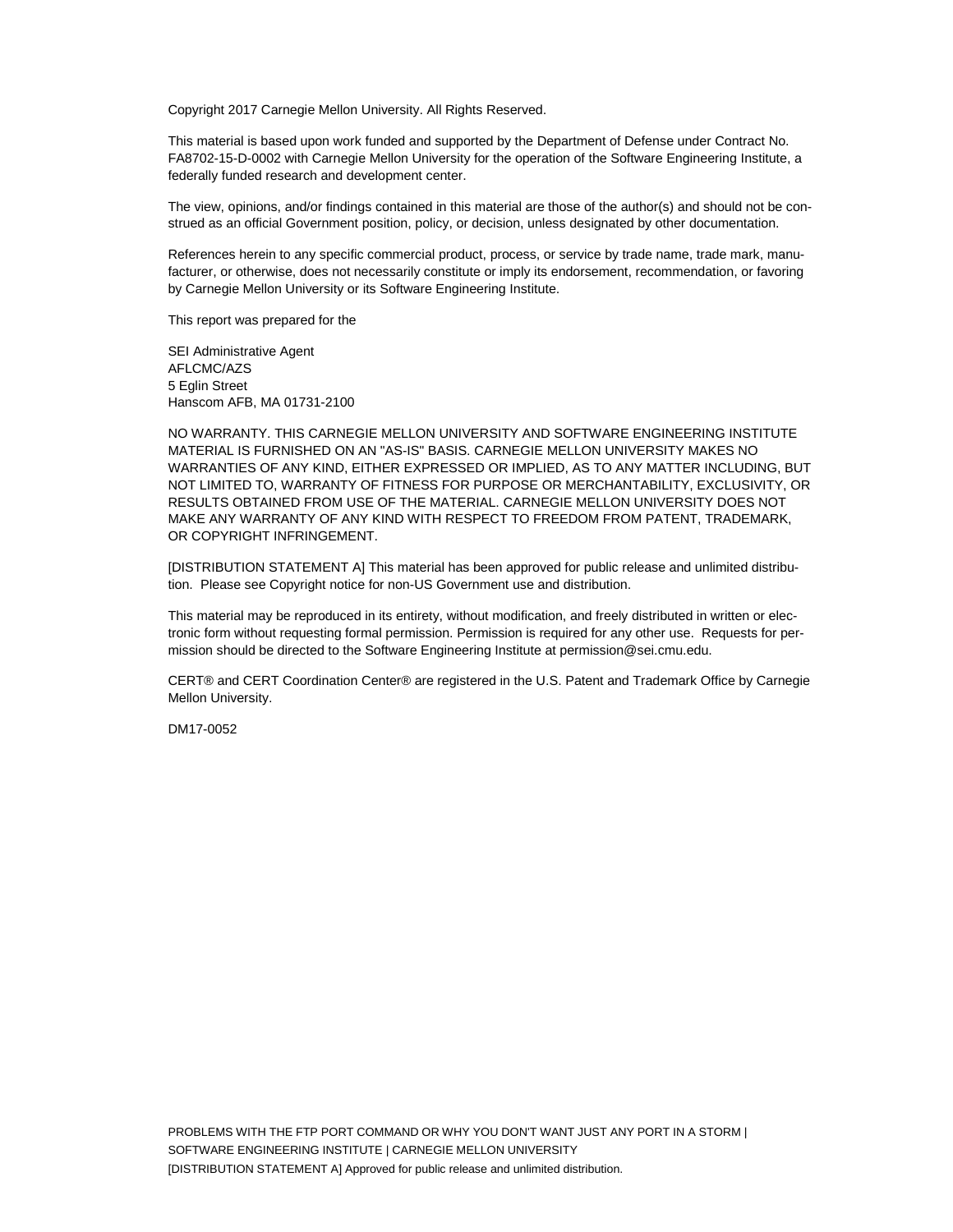# **Table of Contents**

| $\mathbf 1$    | Introduction                                      |                |
|----------------|---------------------------------------------------|----------------|
| $\mathcal{P}$  | The FTP Protocol                                  | $\overline{2}$ |
| 3              | The FTP Bounce Attack                             | 3              |
| $\overline{4}$ | <b>Bypassing Dynamic Packet Filtering Devices</b> | 4              |
| 5              | Solutions                                         | 5              |
| 6              | References                                        | $\overline{7}$ |
| 7              | Acknowledgments                                   | 8              |
|                |                                                   |                |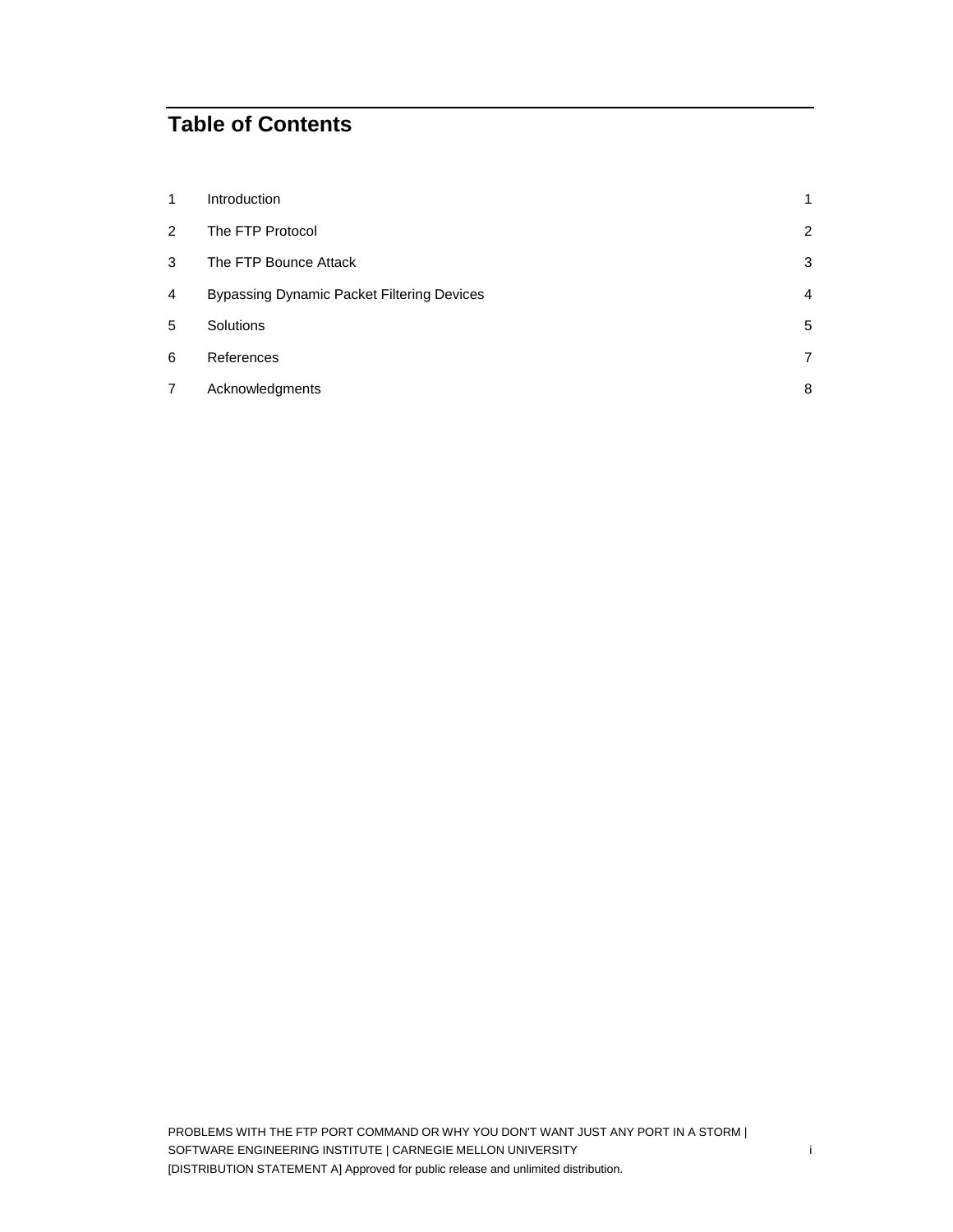# <span id="page-3-0"></span>**1 Introduction**

In the past few years, there have been ongoing discussions about problems related to the PORT command in the FTP protocol. These problems are based on the misuse of the PORT command in the FTP protocol.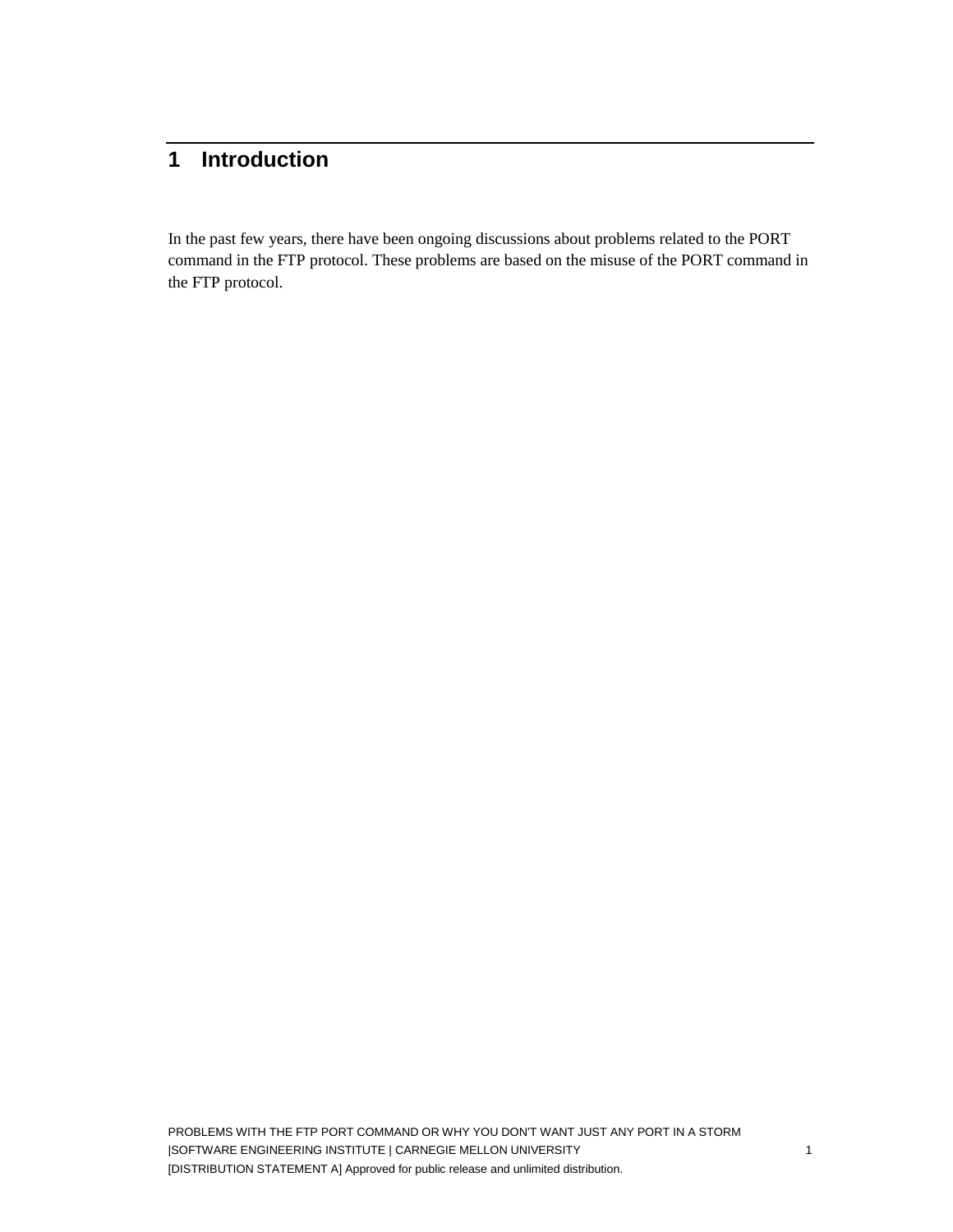## <span id="page-4-0"></span>**2 The FTP Protocol**

To understand these attacks, it is necessary to have a basic understanding of the FTP protocol [1].

A client opens a connection to the FTP control port (port 21) of an FTP server. So that the server will be later able to send data back to the client machine, a second (data) connection must be opened between the server and the client.

To make this second connection, the client sends a PORT command to the server machine. This command includes parameters that tell the server which IP address to connect to and which port to open at that address - in most cases this is intended to be a high numbered port on the client machine.

The server then opens that connection, with the source of the connection being port 20 on the server and the destination being the port identified in the PORT command parameters.

The PORT command is usually used only in the "active mode" of FTP, which is the default. It is not usually used in passive (also known as PASV [2]) mode. Note that FTP servers usually implement both modes, and the client specifies which method to use [3].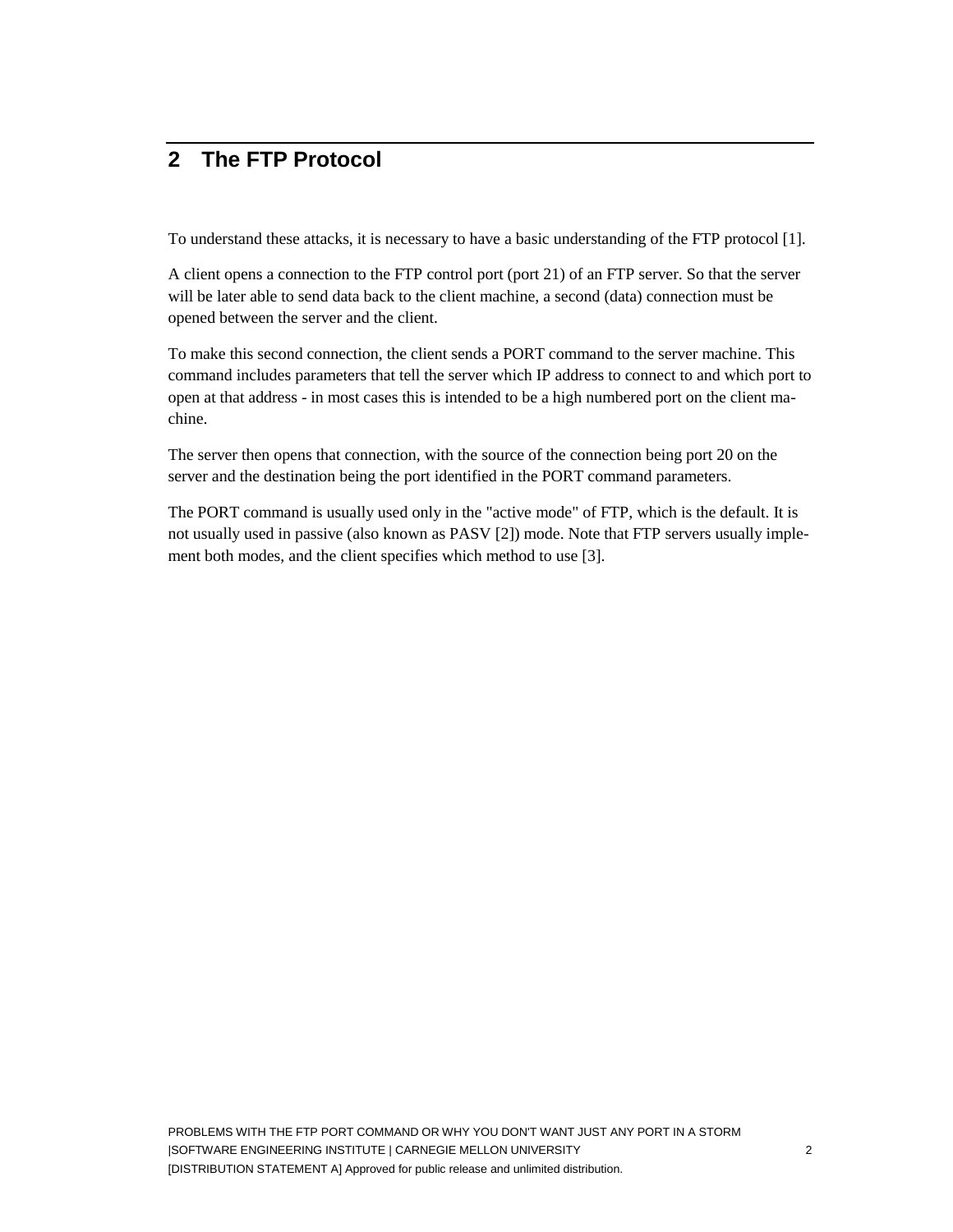## <span id="page-5-0"></span>**3 The FTP Bounce Attack**

To conform with the FTP protocol, the PORT command has the originating machine specify an arbitrary destination machine and port for the data connection. However, this behavior also means that an attacker can open a connection to a port of the attacker's choosing on a machine that may not be the originating client.

Making this connection to an arbitrary machine for unauthorized purposes is the FTP bounce attack.

For illustrative purposes only, several examples of how attackers can use FTP bounce follow.

#### **Port scanning**

An attacker wishing to carry out a port scan against a site can do so from a third-party FTP server acting as a stage for the scan. The victim site sees the scan as coming from the FTP server rather than the true source (the FTP client).

Under some circumstances, this technique offers the attacker more benefits that just hiding the true source of the probe. When the intended victim site is on the same subnet as the FTP server, or when it does not filter traffic from the FTP server, the attacker can use the server machine as the source of the port scan rather than the client machine, thus managing to bypass access controls that might otherwise apply.

#### **Bypassing basic packet filtering devices**

An attacker may bypass a firewall (or other boundary protection measures) in certain network configurations.

For instance, assume that a site has its anonymous FTP server behind the firewall. Using the port scan technique above, an attacker determines that an internal web server at that site is available on port 8080, a port normally blocked by a firewall.

By connecting to the public FTP server at the site, the attacker initiates a further connection between the FTP server and an arbitrary port on a non-public machine at that site (for instance the internal web server at port 8080). As a result, the attacker establishes a connection to a machine that would otherwise be protected by the firewall.

#### **Bypassing export restrictions**

An example of how to bypass export restrictions was described by Hobbit in a posting to the bugtraq mailing list in 1995 [4]. This description is available from [ftp://avian.org/random/ftp-attack.](ftp://avian.org/random/ftp-attack)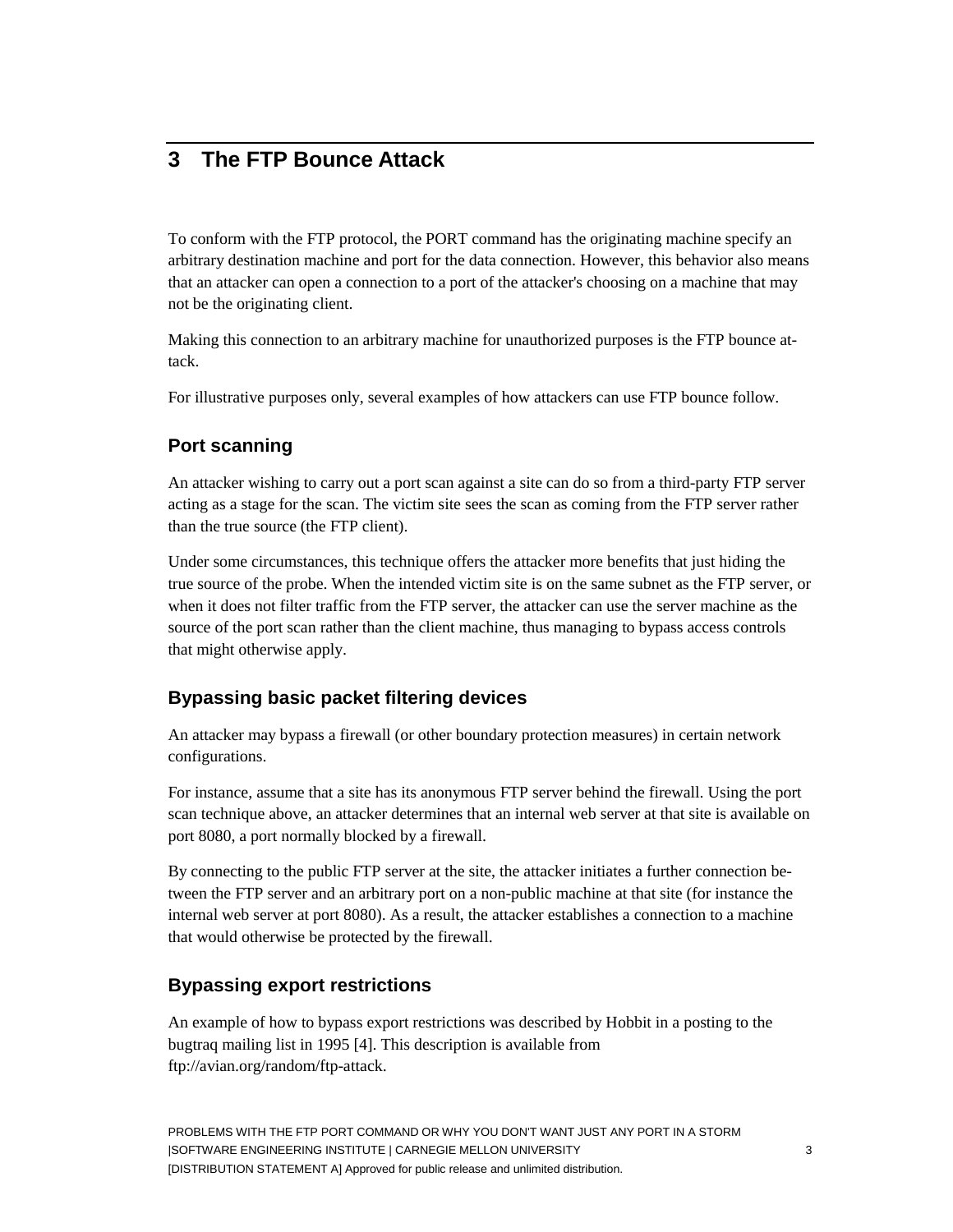# <span id="page-6-0"></span>**4 Bypassing Dynamic Packet Filtering Devices**

Another problem involves client sites that have implemented firewalls that use dynamic packet filters to protect themselves. The sites are open to attack because the firewall trusts the information it receives.

In this example, the victim site houses all of its systems behind a firewall that uses dynamic packet filters. A person at the victim site browses web pages and downloads a Java applet constructed by the attacker. Without that person's knowledge, the Java applet then opens an outbound FTP connection to the attacker's machine. The applet then issues an FTP PORT command, instructing the server machine to open a connection to, say, the telnet port at some otherwise protected system behind the victim firewall.

Because the dynamic packet filtering firewall examines outbound packets to determine if any action is required on its part, it notes the PORT command and allows an incoming connection from the remote web server to the telnet port on the victim machine. This connection normally is not allowed by the firewall; it was allowed in this case because the PORT command was issued by the client.

Martin et al [5] discuss this particular attack, variations of it, and specific defense strategies.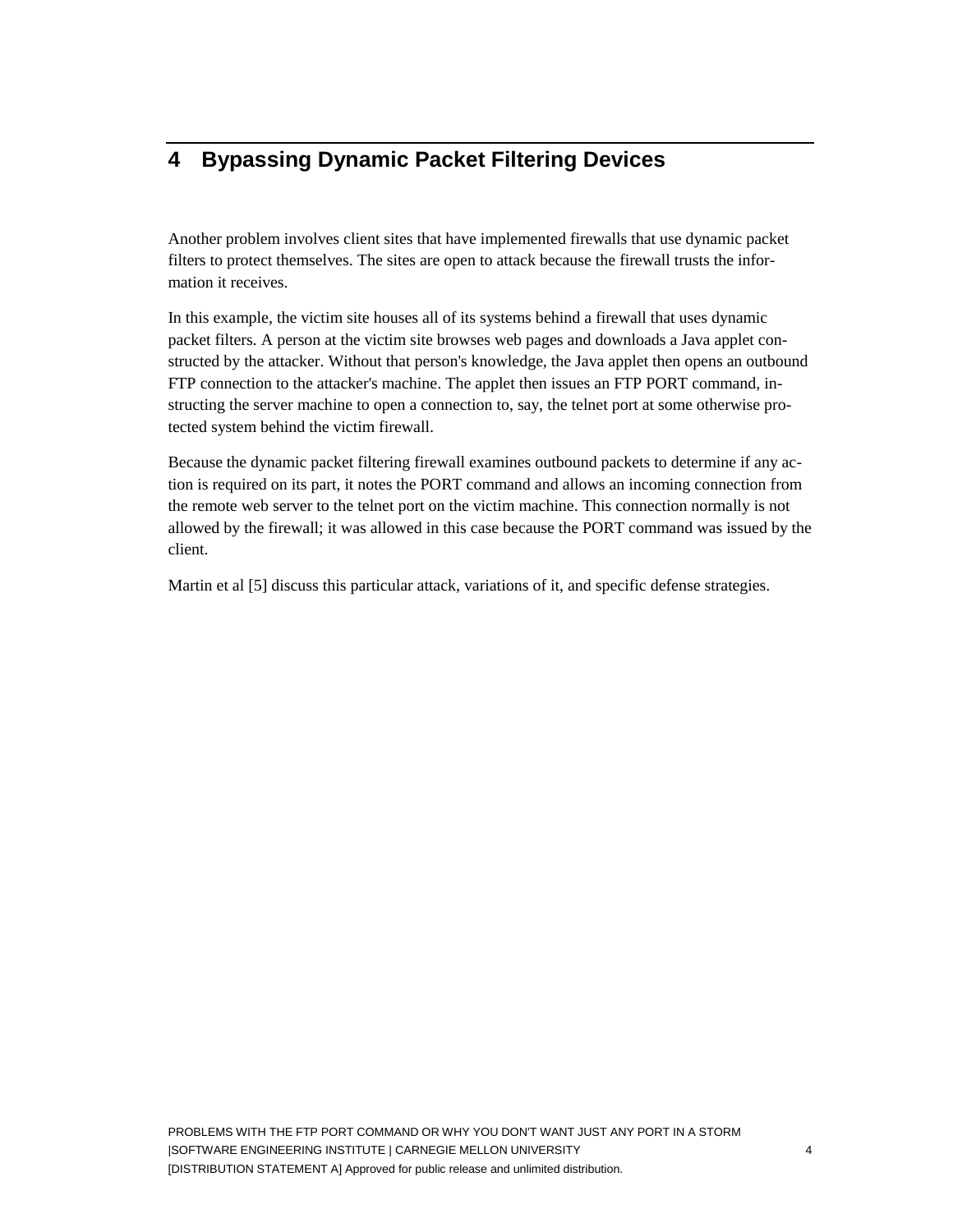### <span id="page-7-0"></span>**5 Solutions**

The example attacks in this tech tip demonstrate the core component of the vulnerability: the contents of the FTP PORT command are not trustworthy as they are under the control of a potential attacker. The FTP bounce example demonstrates what happens when a server trusts the information. The dynamic filter example demonstrates what happens when a firewall trusts the information.

Because the core element of the FTP bounce attack is required for RFC compliance, there is no clear-cut solution. An important point to remember, though, is that the RFC states that the feature must be present in the server software and usable to be RFC compliant. It does not state that the end user must actually be under constraint of using this feature.

#### **FTP Server Software**

The best solution to the FTP bounce problem from a security perspective is to ensure that your FTP server software cannot establish connections to arbitrary machines. However, sites that rely on the RFC-compliant behavior may find that implementing this solution will affect applications that they use. (We have not received any first-hand reports of such cases.) Consequently, many vendors offer solutions that allow the site offering the FTP service to make the choice that best suits them. Vendor implementations fall into three groups:

- 1. strict conformance with RFC functionality: The PORT command may be used to connect directly to a third-party machine, and this is the only functionality allowed. Some vendors who choose to maintain strict conformance have addressed this problem by modifying all other network services to reject connections originating from the FTP data port (port 20).
- 2. strict suppression of the PORT command: The PORT command may be used to connect to the originating client, and this is the only functionality allowed.
- 3. variable PORT command behavior: The PORT command may be used in either of the above two ways, with one way being the default. Switching between them is usually achieved with a command line parameter. You should be careful to verify which is the default.

You should be aware which category your server software falls into. Our recommendation is to use option 2, or option 3 with suppression enabled.

#### **FTP Server Configuration**

Some of the FTP bounce attacks described earlier rely on one or more server machines (depending on the attack) allowing uploaded files via FTP (usually anonymous FTP).

Your site should offer anonymous upload facilities only if it is absolutely necessary. Even then, you must carefully configure the incoming area. For more details, see "Anonymous FTP Configuration Guidelines" a[t http://www.cert.org/tech\\_tips/anonymous\\_ftp\\_config.html.](http://www.cert.org/tech_tips/anonymous_ftp_config.html)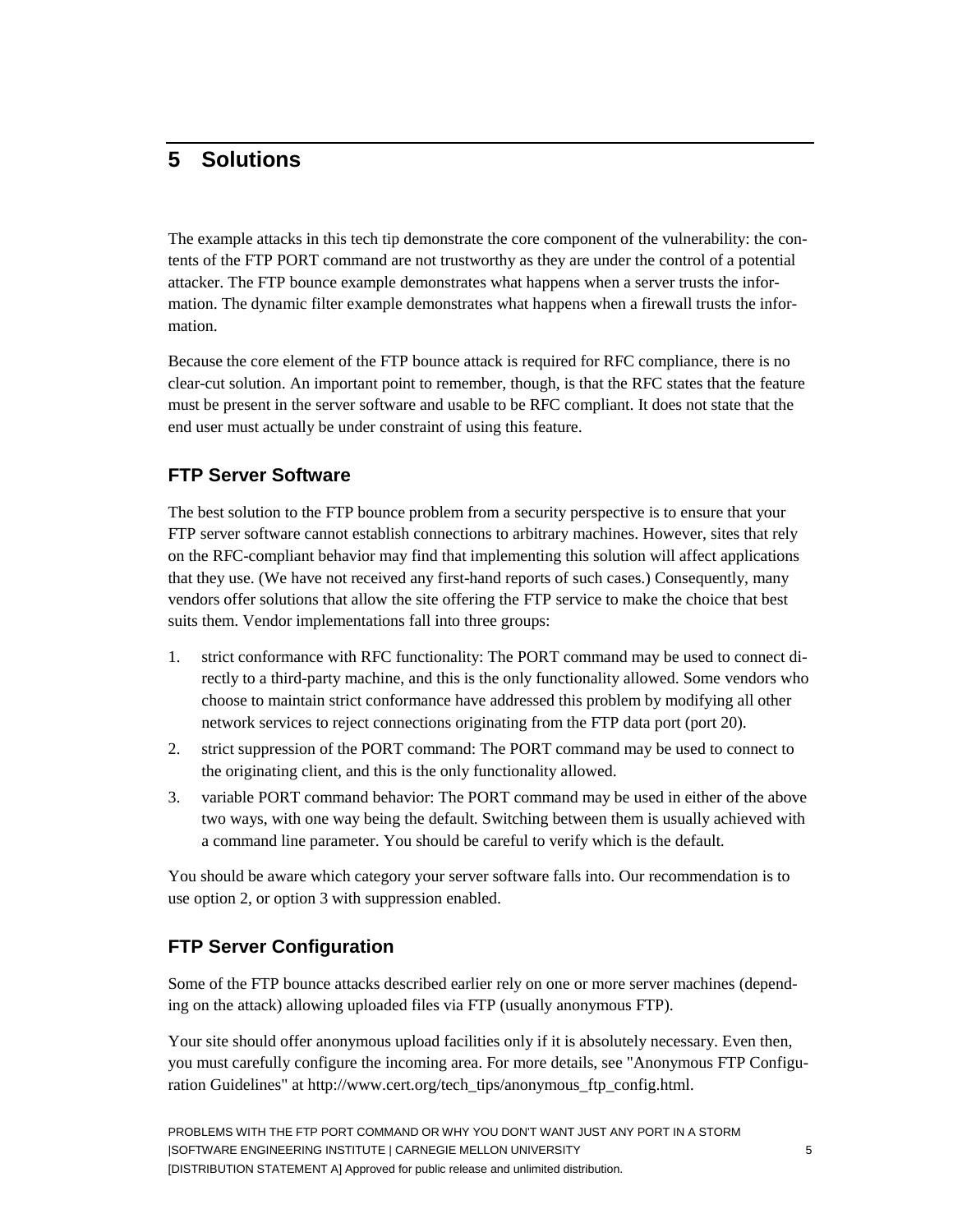Note that these steps only repel attacks that rely on intermediate uploads. The steps are not effective against other attacks (such as a port scan).

#### **Network Configuration**

There are a few things to keep in mind when configuring your network boundaries (e.g., packet filtering routers and firewalls).

Sites should ensure that they carefully design their network topology so that effective traffic boundaries exist between systems that offer distinct levels of service. For instance, a site typically has an anonymous FTP service, web service, and an incoming electronic mail hub. The site uses good security practice by separating the machines that provide these external services from those that perform internal services. It is important to have strong network boundaries (preferably using firewalls) between these two sets of machines. In this way, even if an FTP server is vulnerable internal machines can be protected at the intervening network boundary.

For example, sites that have an FTP server that allows the PORT command to establish connections to third-party machines should block traffic between the FTP server and machines that offer services relying on hostname or IP address for authentication. Examples of such services are rlogin, rsh and NFS. While a firewall or filtering router should always prevent direct external access to such services, it should also filter traffic from an internal FTP server that behaves in this way. This prevents the FTP server being used as a relay machine to attack protocols with weak authentication mechanisms based on hostname or IP address.

There are several references which can assist you in configuring your network boundaries. For example, the CERT Coordination Center includes the following in their recommended reading list at

- [http://www.cert.org/pub/other\\_sources/books.html](http://www.cert.org/pub/other_sources/books.html)
- Chapman, D. B., and Zwicky. E. D. *Building Internet Firewalls.* Sebastopol, CA: O'Reilly & Associates, Inc., 1995.
- Cheswick, William R., and Bellovin, Steven M. *Firewalls and Internet Security: Repelling the Wily Hacker.* New York: Addison-Wesley Publishing Company, 1994.

Sites using dynamic packet filtering firewalls may need to take additional steps to ensure that third-party PORT commands are blocked by the firewall. If you need to address this problem, we encourage you to check with your vendor to determine the steps you should take.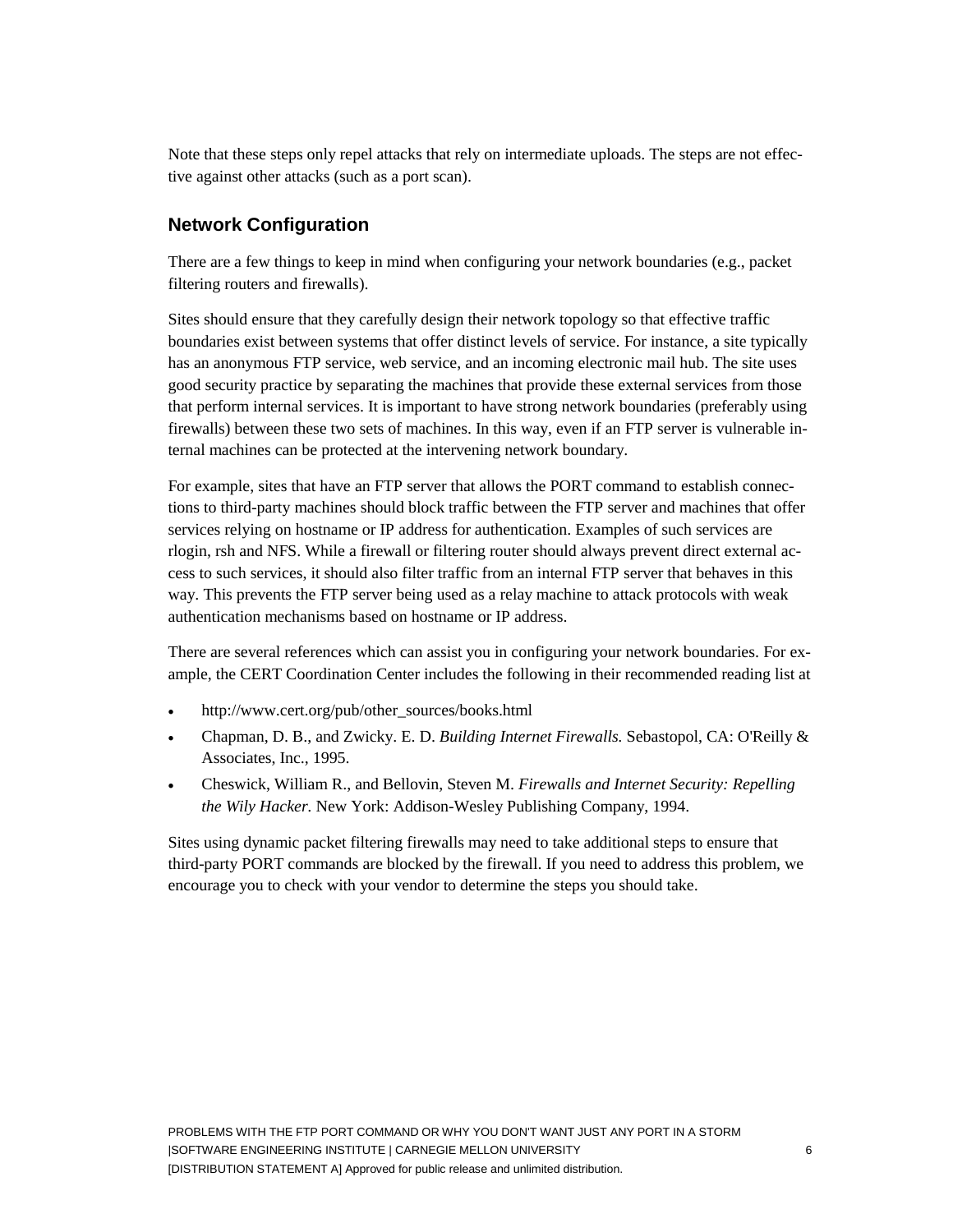#### <span id="page-9-0"></span>**6 References**

- 1. Postel, J., and J. Reynolds, "File Transfer Protocol," *STD 1, RFC 959,* USC/Information Sciences Institute, October 1985. Available electronically from ftp://ftp.isi.edu/in-notes/rfc959
- 2. Bellovin, S., "Firewall-Friendly FTP," *RFC 1579,* AT&T Bell Laboratories, February 1994. Available electronically from <ftp://ftp.isi.edu/in-notes/rfc1579.txt>
- 3. Cheswick, William R., and Bellovin, Steven M. *Firewalls and Internet Security: Repelling the Wily Hacker.* New York: Addison-Wesley Publishing Company, 1994.
- 4. Hobbit, "The FTP Bounce Attack," July 1995. Available electronically from ftp://avian.org/random/ftp-attack
- 5. Martin, David M., Rajagopalan, Sivaramakrishnan, and Rubin, Aviel D., "Blocking Java Applets at the Firewall," *The Proceedings of the 1997 Symposium on Network and Distributed Systems Security.* Available electronically from <http://www.cs.bu.edu/techreports/96-026-java-firewalls.ps.Z>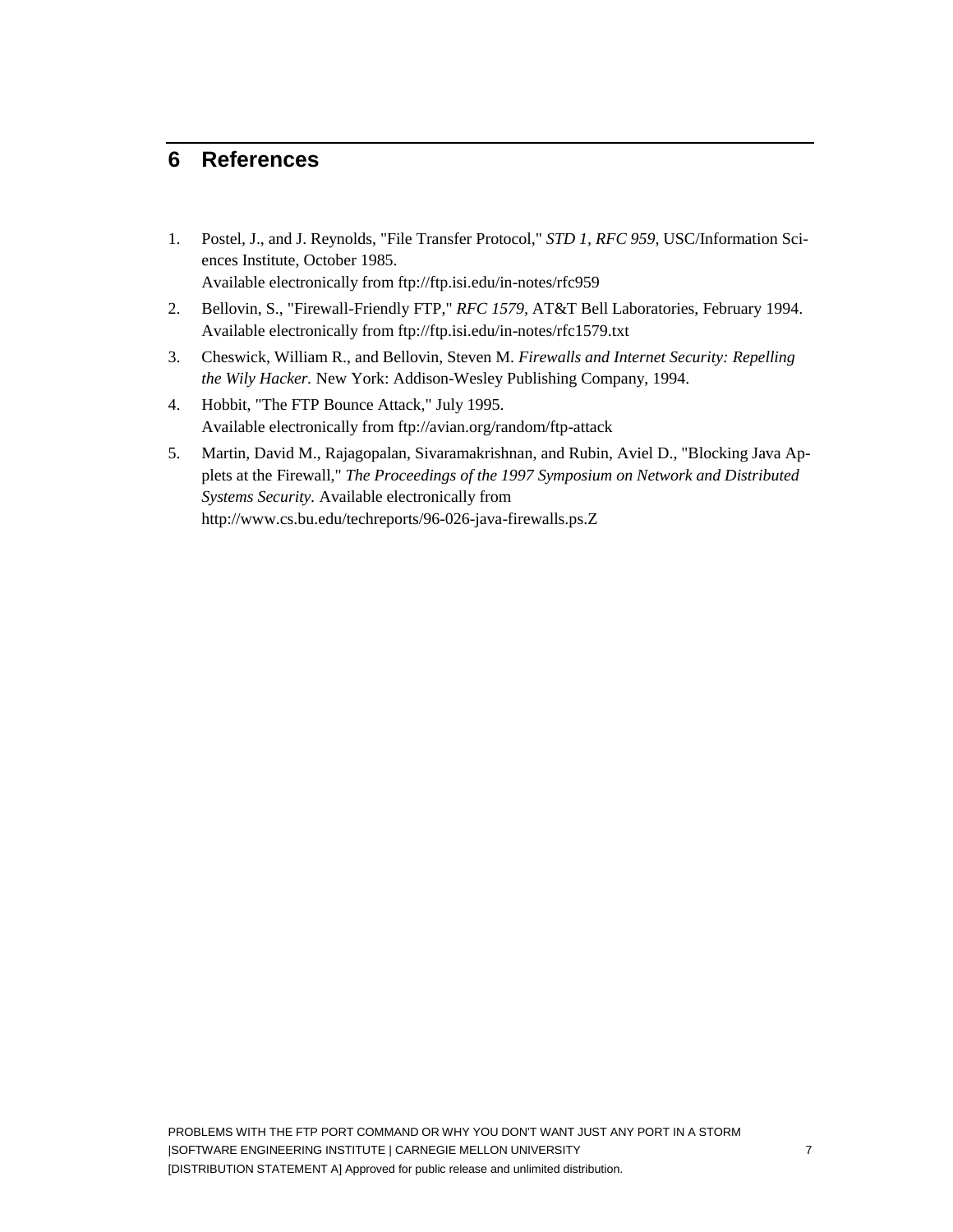## <span id="page-10-0"></span>**7 Acknowledgments**

Thanks to Steve Bellovin for the technical sanity check. Thanks to Jeff Schiller for guidance on interpreting RFCs. Thanks also to Don Stokes for his technical input.

This document is available from: [http://www.cert.org/tech\\_tips/ftp\\_port\\_attacks.html](http://www.cert.org/tech_tips/ftp_port_attacks.html)

#### **CERT/CC Contact Information**

**Email:** [cert@cert.org](mailto:cert@cert.org) **Phone:** +1 412-268-7090 (24-hour hotline) **Fax:** +1 412-268-6989 **Postal address:**

CERT Coordination Center Software Engineering Institute Carnegie Mellon University Pittsburgh PA 15213-3890 U.S.A.

CERT/CC personnel answer the hotline 08:00-17:00 EST(GMT-5) / EDT(GMT-4) Monday through Friday; they are on call for emergencies during other hours, on U.S. holidays, and on weekends.

#### **Using encryption**

We strongly urge you to encrypt sensitive information sent by email. Our public PGP key is available from [http://www.cert.org/CERT\\_PGP.key.](http://www.cert.org/CERT_PGP.key)

If you prefer to use DES, please call the CERT hotline for more information.

#### **Getting security information**

CERT publications and other security information are available from our website: <http://www.cert.org/>

\* "CERT" and "CERT Coordination Center" are registered in the U.S. Patent and Trademark Office.